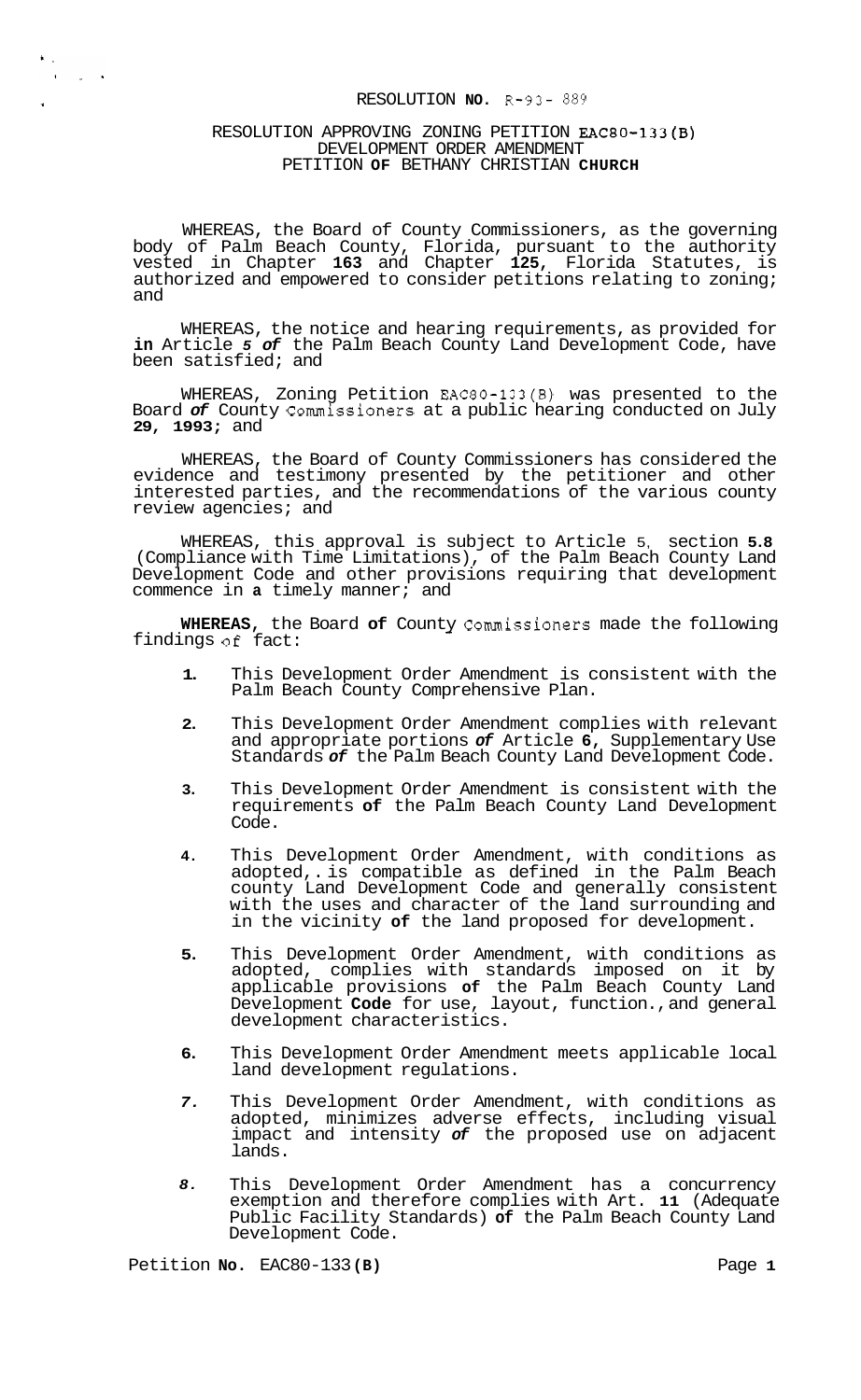- *9.* This Development Order Amendment, with conditions as adopted, minimizes environmental impacts, including but not limited to water, air, stormwater management, wildlife, vegetation, wetlands and the natural functioning *of* the environment.
- **10.** This Development Order Amendment, with conditions as adopted, will result in logical, timely and orderly development patterns.

WHEREAS, Article *5* **of** the Palm Beach County Land Development Code requires that the action of the Board of County Commissioners be adopted by resolution.

NOW, THEREFORE, **BE** IT RESOLVED BY THE **BOARD** OF COUNTY COMMISSIONERS OF PALM BEACH COUNTY, FLORIDA, that Zoning Petition EAC80-133(B), the petition **of** BETHANY CHRISTIAN CHURCH, by: SHARON M. GREATHOUSE, AGENT for a DEVELOPMENT ORDER AMENDMENT in the Residential Estate (RE) Zoning District, to delete acreage, previously approved on a parcel **of** land legally described in EXHIBIT A, attached hereto and made a part hereof , and generally located **on** a vicinity sketch as shown on EXHIBIT B, attached hereto and made a part hereof, was approved on July 29, 1993, subject to the conditions of approval described in EXHIBIT C, attached hereto and made *2* part hereof.

Commissioner **Marcus** moved for the approval **of** the Resolution.

The motion was seconded by Commissioner Foster and, upon being put **to** a vote, the vote was as follows:

> Mary McCarty, Chair -- Aye Burt Aaronson -- Aye Ken Foster -- Aye Maude Ford Lee  $\overline{z}$  Absorb T. Marcus Karen T. Marcus **--** Aye<br>Warren Newell -- Aye Warren Newell -- Aye<br>Carol A Roberts -- Absent Carol A. Roberts

The Chair thereupon declared that the resolution was duly passed and adopted this 29th day of July, 1993.

APPROVED AS TO FORM AND LEGAL SUFFICIENCY PALM BEACH COUNTY, FLORIDA BY ITS BOARD OF COUNTY COMMISSIONERS

 $BY:$ <u>udi</u> DEPUTY  $\overline{\text{cl}}$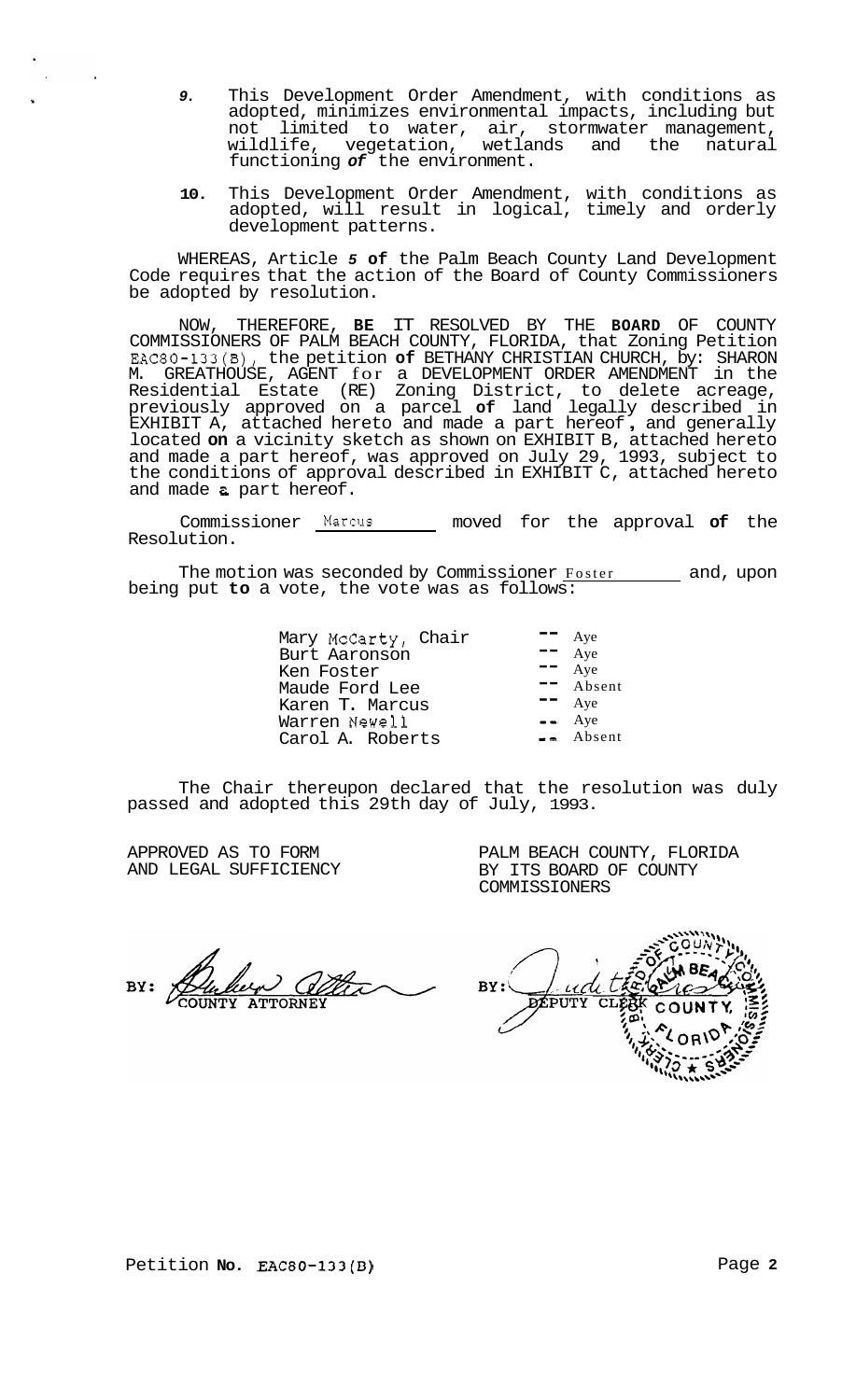#### EXHIBIT A

# LEGAL DESCRIPTION

TRACT 24, BLOCK'13, THE PALM BEACH FARMS CO. PLAT NO. 3, ACCORDING<br>
TO THE PLAT THEREOF AS RECORDED IN PLAT BOOK 2, PAGES 45. THRU 54,<br>
PUBLIC.RECORDS OF PALM BEACH COUNTY, FLORIDA, TOGETHER WITH **THAT**<br>
PORTION OF THE WES . ALSO LESSING THEREFROM THE RIGHT OF WAY FOR L.W.D.D. CANAL L-S. · AS RECORDED N OFFICIAL RECORD BOOK 3696, PAGE 661, PUBLIC RECORDS OF PALM BEACH COUNTY, FLORIDA.

 $\ddot{\phantom{a}}$ 

Mason H. Wharton, Jr. P.L.S. No. 3029 1461 S.E. Nancy Ln. i. Port St. Lucie, Fl.

Petition No. EAC80-133 (B)

Page 3

 $\mathcal{O}_\mathcal{I}$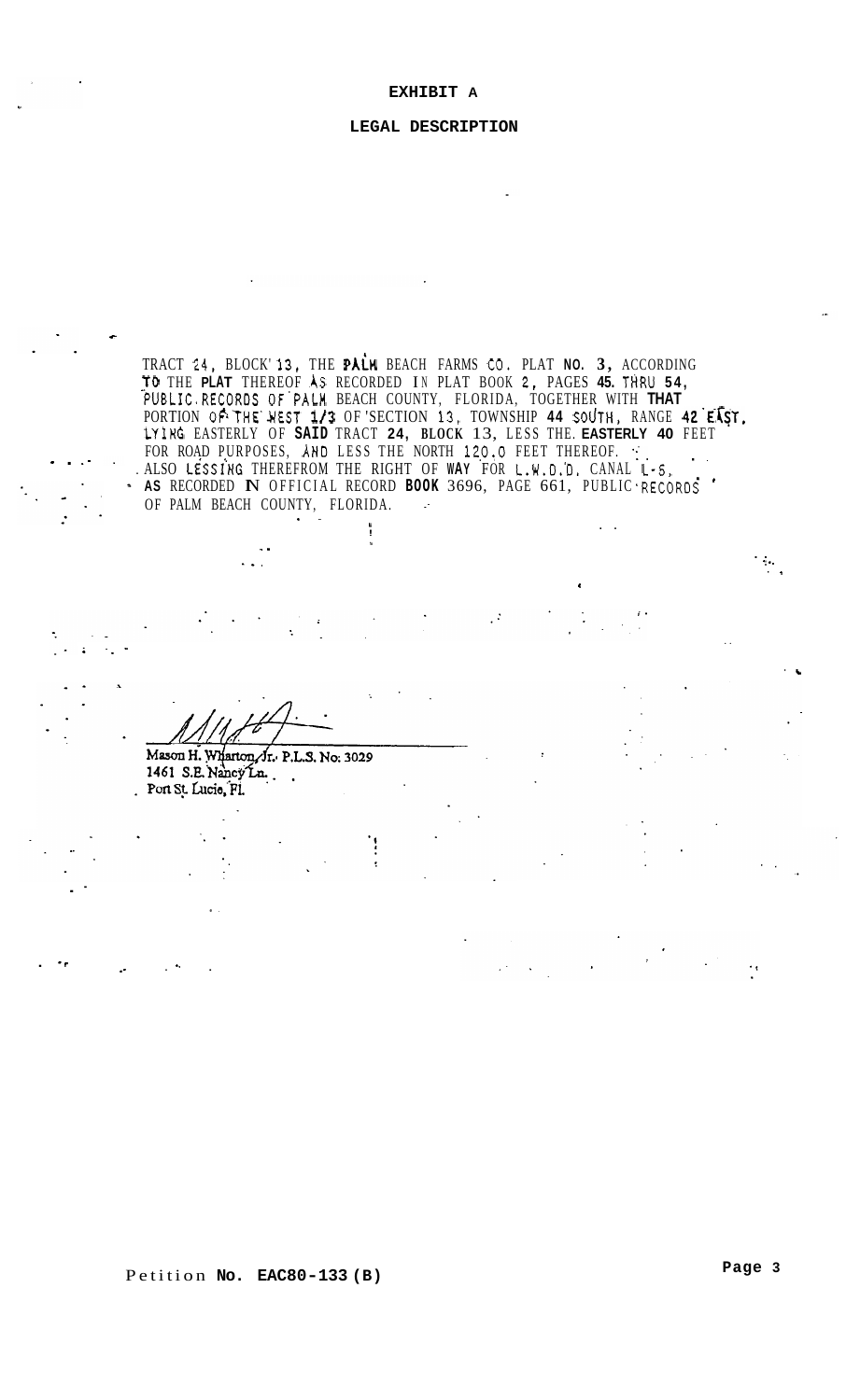EXHIBIT B

# VICINITY SKETCH

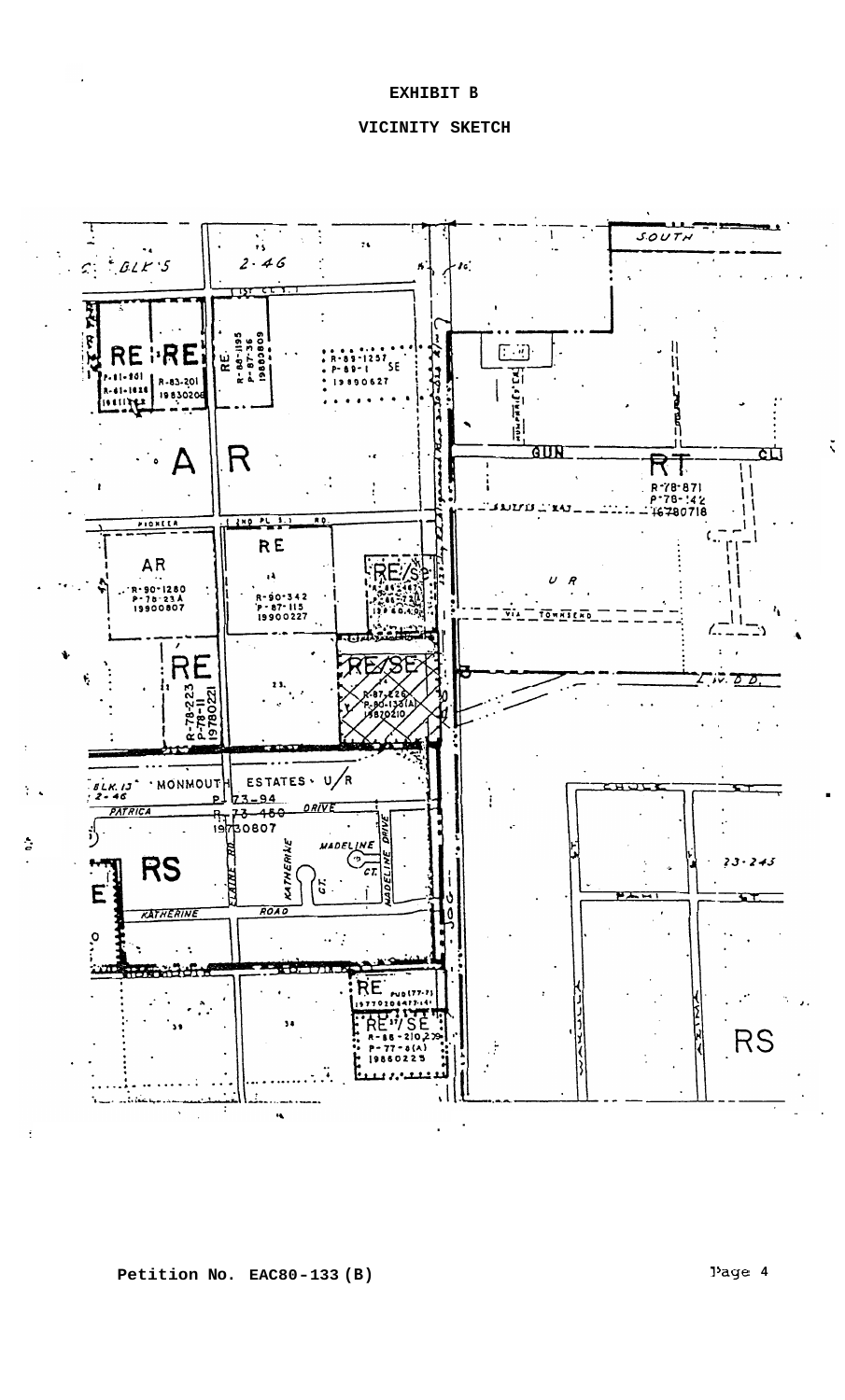## EXHIBIT C

#### CONDITIONS **OF** APPROVAL

### A. GENERAL

**1.**  Condition No. **1** of Resolution R-87-226, which currently states:

### **The developer shall comply with all previous conditions of approval unless modified herein.**

**Is** hereby amended to state:

All previous conditions of approval applicable to the subject property have been consolidated as contained herein. The petitioner shall comply with all previous conditions of approval, including original deadlines established pursuant to Section 5.8 **of** the Palm Beach County Unified Land Development Code, as amended, unless expressly modified. (MONITORING)

**2.**  Condition **No. 5** of Resolution R-80-1107, which currently states:

**Petitioner shall seek a variance to allow grass parking.** 

**Is** hereby deleted. (REASON: Variance has been obtained)

- **3. There shall be no school, other than a Sunday School.**  (Previously Condition No. 6 of Resolution R-80-1107) (CODE ENFORCEMENT)
- **4. There shall be no outside carnivals.** (Previously Condition No. 7 of Resolution R-80-1107) (CODE ENFORCEMENT)
- *5.*  **There shall be no outdoor revivals.** (Previously Condition No. 8 **of** Resolution R-80-1107) (CODE ENFORCEMENT)
- **6.**  Condition **No. 9** *of* Resolution R-80-1107, which currently states:

**There shall be no changes to the site plan as submitted.** 

**Is** hereby deleted (REASON: no longer applicable)

- 7. **There shall be no kitchen facilities.** (Prev iously Condition No. 8 **of** Resolution R-80-1107) (CODE ENFORCEMENT)
- 8. Condition No. **2** of Resolution R-87-226, which currently states:

**Prior to site plan certification, the site plan shall be amended to reflect the following:** 

- **a. required landscaping along Jog Road.**
- **b. one (1) of three (3) alternative perimeter landscape strips where necessary.**
- c. the required "number" of trees to be preserved or **planted.**

**Is** hereby amended **to** state:

Prior to site plan certification by the Deve:Lopment Review Committee, the petitioner shall amend the site plan to indicate:

Petition No. **EAC80-133(B)** Page 5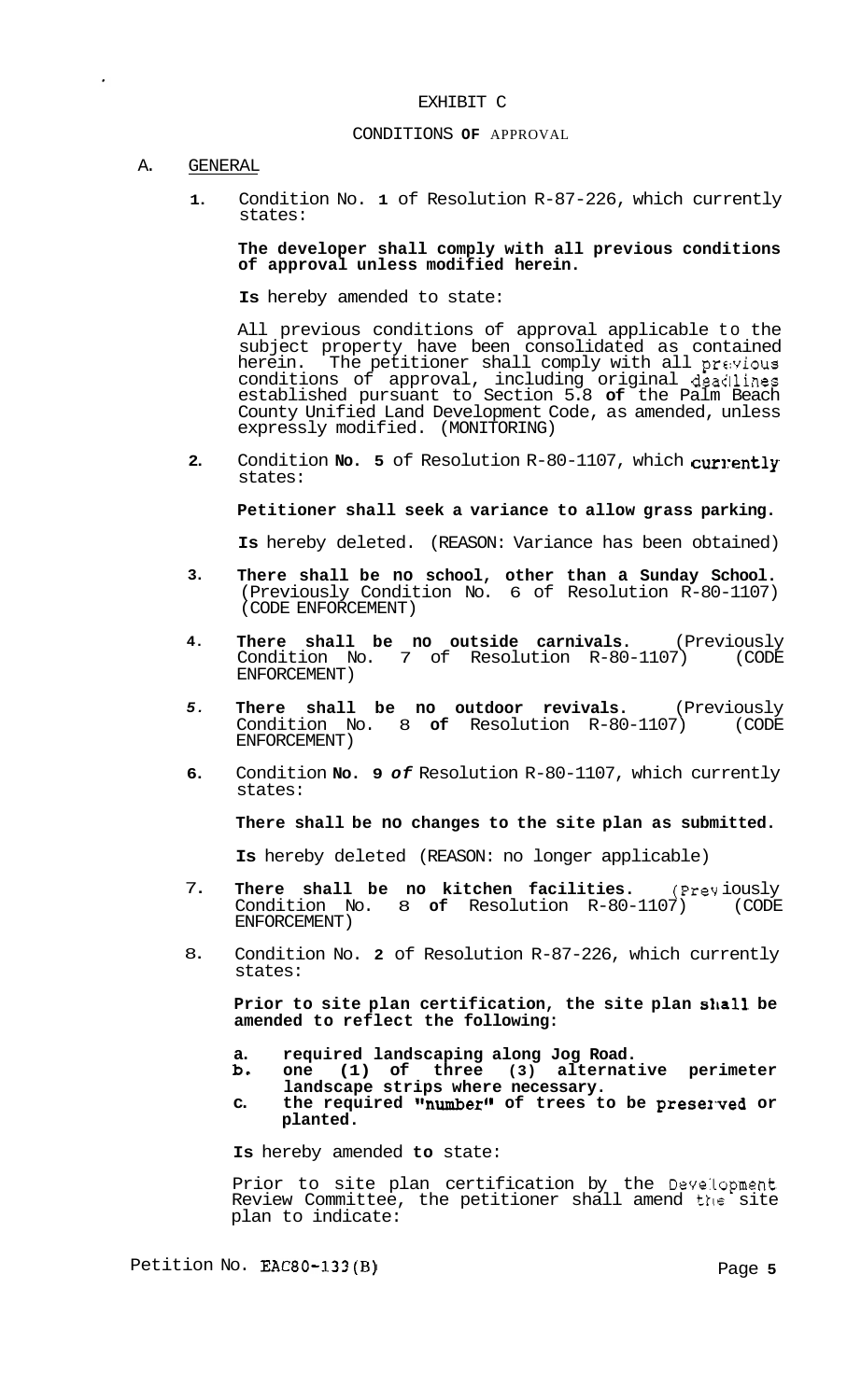- a. Compliance with all applicable landscape requirements of the **ULDC** and conditions of approval;
- b. indicate a phasing plan for **all** required 1andsc:ape. (ZONING)
- **9. Maximum occupancy of the sanctuary building shall not exceed a seating capacity for 380 persons.** (Previously Condition No. 5 of Resolution R-87-226) (ZONING-CODE ENFORCEMENT)
- **10.** To mitigate the loss of required landscaping associated with the reduction in acreage, the petitioner shall submit a preliminary landscape plan for certification by the Development Review Committee on or before December **31, 1993.** (MONITORING)
- 11. **To** mitigate the loss **of** required landscaping associated with the reduction in acreage, the petitioner shall comply with all landscape requirements prior to July **31, 1995.** (MONITORING)

### B. HEALTH

 $\ddot{\phantom{0}}$ 

 $\frac{1}{2}$ 

- 1, Water service is available to the property. Therefore, no well shall be permitted on the site to provide potable water, **All** existing onsite potable water supply systems must be abandoned in accordance with Palm Beach county ECR-11. (HEALTH)
- 2. Prior to site plan certification by the Develcpment Review Committee, the petitioner shall illustrat? the location *of* the existing septic tank system. The plans and specifications required to modify the system, if necessary, **must** be submitted to the Palm Beach County Health Unit. (HEALTH)
- **3.** Condition No. **3** of Resolution R-87-226, which currently states:

**The application and engineering plans, calculations, etc. to construct well and/or septic tank must be submit1:ed to the Health Department prior to site plan approval.** 

Is hereby deleted. (REASON: Conditions is replaced)

# E. ENGINEERING

- **1. Petitioner shall confirm legal access from Jog Road to the satisfaction of the County Attorney's office.**  (Previously Condition No. **1 of** Resolution R-80-1107) (ENGINEERING/COUNTY ATTORNEY)
- **2. Petitioner shall construct:** 
	- **a. Left turn lane, south approach, at the project's entrance.**
	- **b. Right turn lane, north approach, at the pro:ject's entrance, when warranted by the County Engineer.**  (Previously Condition No. **2 of** Resolution R-80- 1107) (ENGINEERING)
- 3. Petitioner shall contribute Two Hundred Sixty-two Dollars **and Fifty Cents (262.50) toward the cost of meeting this project's direct and identifiable traffic impact to be paid at the time of issuance of the building permit(s).**<br>(Previously Condition No. 3 of Resolution R-80-1107) Condition No. **3 of** Resolution R-80-1107) (ENGINEERING)